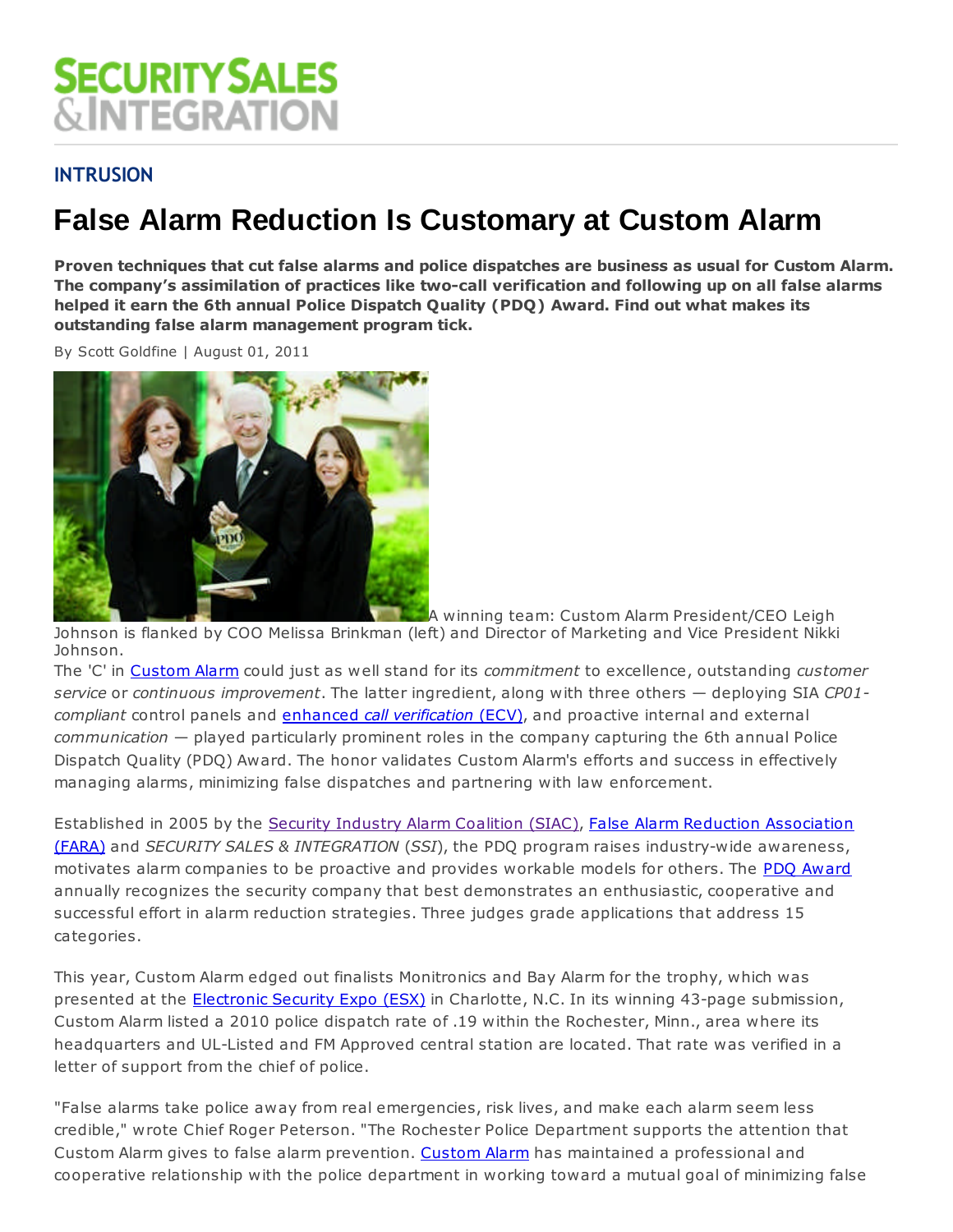alarms so officers can spend their time on the street responding to emergencies and working proactively with the community in addressing crime."

Founded in 1968 by President and CEO Leigh Johnson, the residential and commercial security and sound systems provider employs more than 70 people, and has branch offices in Winona and St. Paul, Minn. Brinkman is one of two of Johnson's daughters — along with Director of Marketing and Vice President Nikki Johnson — who has helped build a successful enterprise whose accolades extend beyond PDQ honors. Custom Alarm has also received notices from the U.S. Chamber of Commerce, Wal-Mart, Notifier, Bosch, United Way and *SSI's SAMMY Awards*.

In the case of the PDQ distinction, Custom Alarm kept pushing forward and strengthening its alarm management program after having been a runner-up on several previous occasions.

"The first time we came close to winning this award we were simply honored to be mentioned among those finalists," says Nikki Johnson. "With each passing year, we became more determined to earn that top award. We worked harder on evaluating our program, the changes we could make and what more we could do. Having come so close all these years and worked so hard to get here makes winning all the more special to us."

Alarm system owners and responders alike are now benefiting from Custom Alarm's finely honed approach. These techniques and policies apply to outbound communications, marketing materials and contracts; sales and installation practices; customer and installer education/training; industry-established standards like CP01 and ECV; follow-up on false alarms and problem accounts; and working closely with local law enforcement.

#### **Keep Customers' Eyes Wide Open**



Once an installation is complete, a Custom Alarm technician shows the customer how to use their new system properly, discusses exit and entry delay times, and how to prevent false alarms.

Often the first representation a company has to a prospect is through its advertising and marketing materials. Thus, it is important ads and literature provide a realistic portrayal of how alarm systems function, and what response procedures are when an alarm occurs. This clear message must be consistently carried through the entire customer experience, including sales pitch, contractual agreement, installation, monitoring, and ongoing service and maintenance.

Custom Alarm gets clients off on the right foot by spelling out its alarm dispatch and false alarm procedures, and false alarm prevention program in its contracts. In addition to outlining standard terms and customer responsibilities, the monitoring agreement discusses ECV (also known as two-call verification) and includes a section covering false alarm charges that the salesperson reviews with the customer. An emergency contact information form, or call list, explains alarm response and how to prevent false alarms.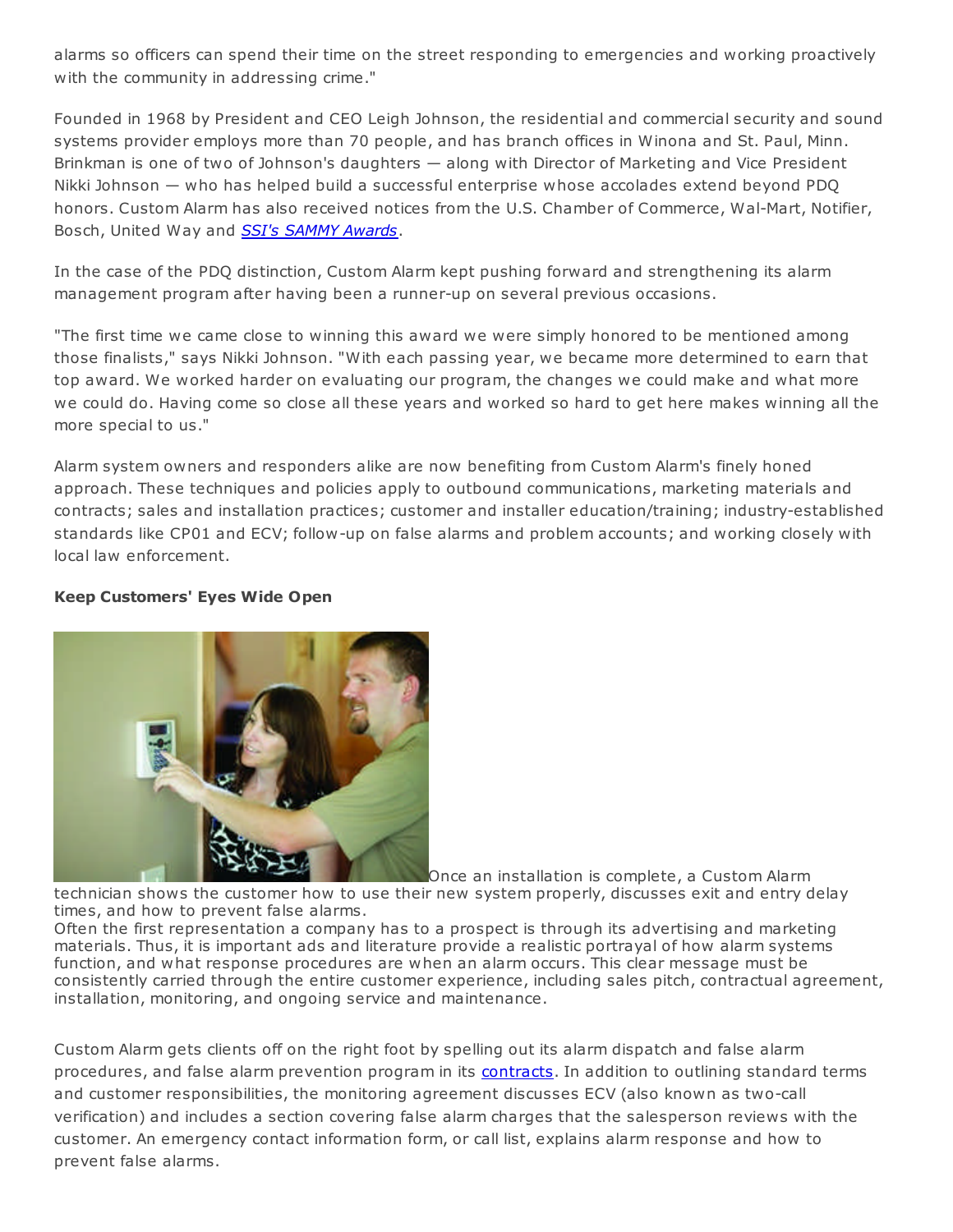Custom Alarm has found exercising ongoing vigilance to keep call lists up to date can be critical for nipping unnecessary dispatches in the bud. The company counsels customers on how to select keyholders and seeks mobile, home and office numbers for each person. In 2010, account verification letters and forms were mailed to all monitored alarm customers to check accuracy of the information on file. The initiative drew a participation rate of 82 percent, most of which involved account changes.

"We have a systematic way of updating and then logging changes to ensure the updates are done on each response," says COO Melissa Brinkman. "We feel the ROI [return on investment] outweighs any costs because our dispatchers have more confidence in the people they are contacting and know they are able to verify alarms prior to dispatching law enforcement. The peace of mind knowing if a customer's alarm goes off we can reach someone to verify it prior to dispatching the police is immeasurable."



Custom Alarm has 10 techs with some level of NICET certification and 26 certified for power-limited systems. Online training was established with all departments having required courses. Employees are expected to train for at least 12 hours beyond what's required.

So as not to skip any key points, during the sales phase Custom Alarm representatives follow a checklist to educate customers on how a system can be tailored and used according to their unique needs and lifestyle. This includes discussing exit and entry doors, and how the system can be armed in different ways. The rep makes certain the customer fully understands how false alarm fees are incurred from local authorities and, if applicable, explains the permit process.

#### **Minimizing System, User Errors**

As it did when measured against most PDQ criteria, Custom Alarm earned high marks in the key installation areas of equipment, installer training and customer instruction.

SIAC recommends control panels meet the Security Industry Association CP-01 standard, with all programmable options set to default, and all applicable UL standards. These are practices Custom Alarm has adhered to the past five years. In 2007, the firm introduced a loyalty upgrade program to help longtime customers migrate to newer alarm systems at virtually no cost to them. The upshot of enticing them to put their older technology out to pasture is ensuring the system operates with fewer problems — and less chance of false alarms.

"This was a big investment on the front end for us as a company, but the continued loyalty by these customers as well as knowing their systems are updated and communicating on the latest technology was worth it," says Nikki Johnson.

Custom Alarm has 10 technicians with some level of NICET certification, and 26 techs who are state certified for power-limited systems. In 2010, an online e-learning training program was established via Total Training Network (TTN) in which each department has required courses to complete. Employees are expected to undertake at least 12 hours of annual training beyond what's required.

"We have set up a space arranged in classroom style with adjacent computer stations for online training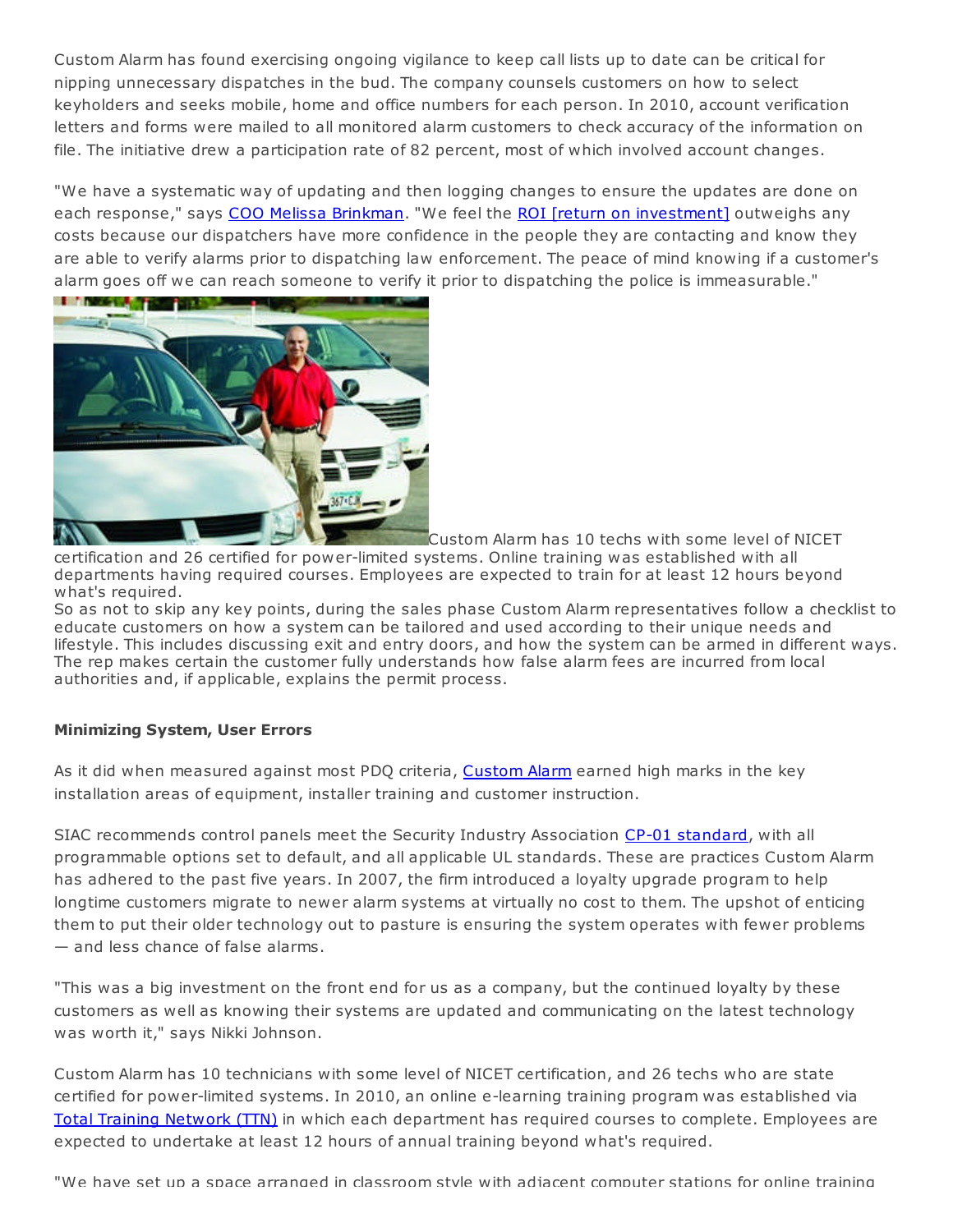"We have set up a space arranged in classroom style with adjacent computer stations for online training equipped with headsets for multiple users," says Johnson. "It is used for departmental or technical training sessions. We also have a product rollout group to handle anything from new motion detectors to security panels. The team lays out details from product literature for salespeople to training requirements for technicians."

Once the installation is complete, a technician shows the customer how to use their new system properly, discusses exit and entry delay times, and how to prevent false alarms. The training includes telling them how to change the master code and add additional user codes. Other points include: "stay" and "away" arming levels; how to cancel alarms if they are accidentally set off; how to obtain service if the system malfunctions; and how variables such as an answering machine, call waiting or DSL may impact the alarm system.

### **Why It's Nice to Call Twice**

Custom Alarm then smoothly hands new customers over to its central station. Hallmarks of its alarm management strategy on the monitoring side of the business include use of ECV and contacting customers after every false alarm.

"ECV has really changed the landscape of the way we dispatch on alarms," says Brinkman. "For example, in the first five months of 2011, without our two-call verification program we would have seen a 23 percent increase in the number of law enforcement dispatches. Had we called law enforcement instead of a second keyholder, they would have all resulted in false alarms."

Custom Alarm also places a premium on follow-up. Central station personnel review a daily dispatch record to identify alarms reported as false and schedule those subscribers to be called. Dispatchers determine the nature of the false alarm and offer service based on its cause. The outcome of the call (service ticket written, customer declined service, additional training needed, etc.) is logged in the account history. The information is then entered into a false alarm activity report summarizing all dispatches, history of the call, cause of the alarm and result of the dispatch.



 $\overline{\phantom{a}}$ *<u>Separate</u>* Custom Alarm places a premium on follow-up. Central station personnel review a daily dispatch record to identify alarms reported as false and plan to call those subscribers. Dispatchers determine the nature of the false alarm and offer service based on its cause.

If law enforcement had been dispatched, Custom Alarm follows up with them for an update and adds that to the account as well. If law enforcement had been dispatched without the central station being able to contact a keyholder, the next day the customer is notified so as not to be surprised if they receive a notice in the mail from the police. Additionally, a disposition of events report is distributed to salespeople so they might personally call their customers to see if there is anything they can do to help.

And how does Custom Alarm handle troublesome accounts where false alarms spiral out of control? "We do not have any accounts that have a bad false alarm record," says Johnson. "We have such proactive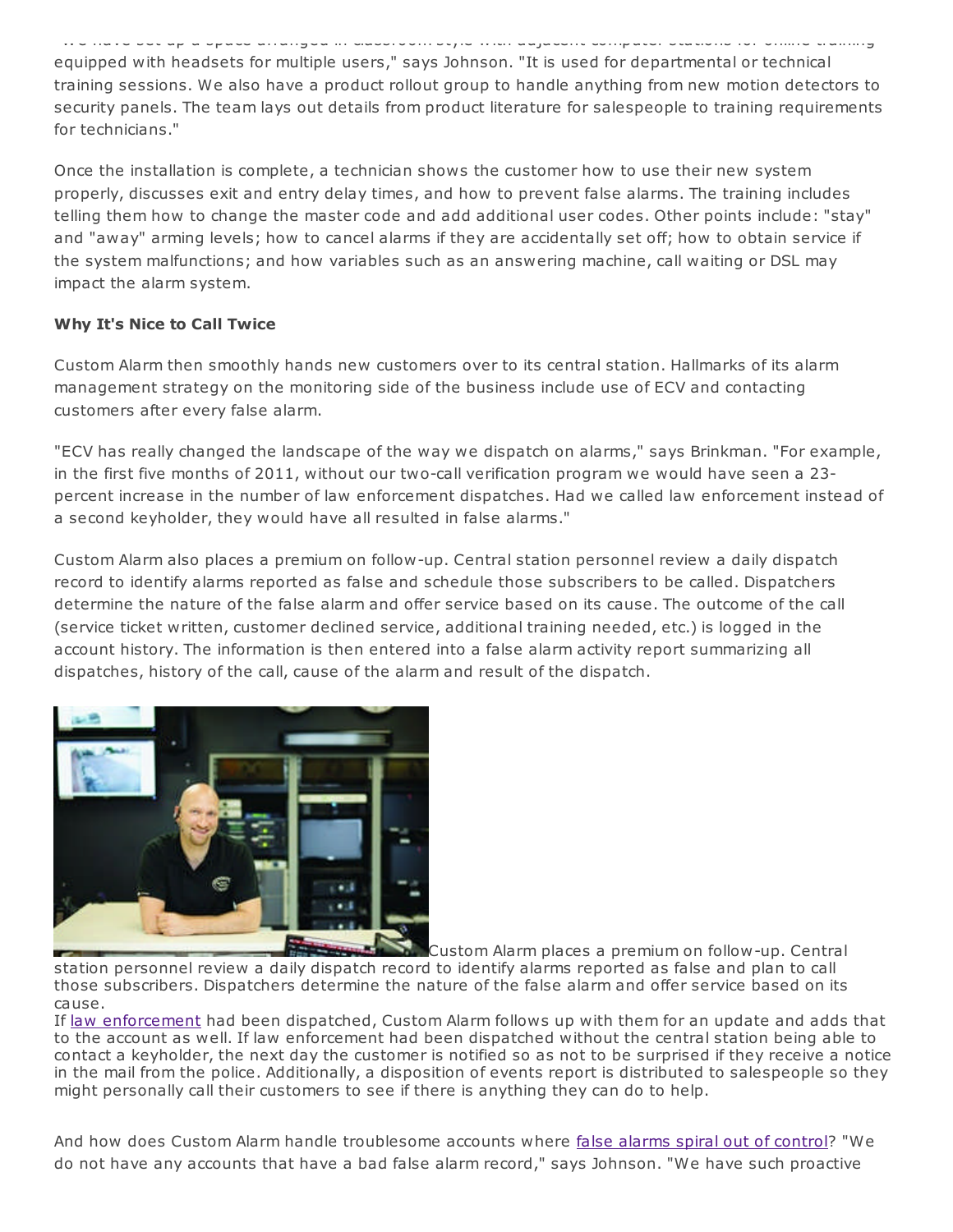procedures in place that we do not have anyone who is problematic. We also offer customers that have false alarms free system inspections to ensure everything is working properly."

Custom Alarm also accepts electronic cancellations from the system's keypad following an alarm activation, but still calls to make sure everything is OK. Systems are set up to automatically test at least once a week, with any issues being noted and addressed. Caller ID on incoming calls to the central station in many instances helps operators know immediately who they are speaking with.



Founded in 1968, Minnesota's Custom Alarm is a

residential and commercial security and sound systems provider that employs 70+ people, and has offices in Rochester, Winona and St. Paul. The firm operates a UL-Listed central station out of its Rochester headquarters.

There are three other essential factors contributing to Custom Alarm's high standard of alarm monitoring: dispatcher training, owning and operating its own facility, and its familial culture.

Besides the availability of training resources discussed regarding installers and technicians, all of the company's dispatchers and supervisors are now required to complete the Central Station Alarm Association's (CSAA) 40-hour online certification course. Dispatchers also have SIA certifications that are valid nationwide.

Having its monitoring center located within the company's headquarters helps Custom Alarm produce a well coordinated effort. Managers of sales, operations and customer services/dispatch team can interface on a regular basis. "We see a distinct advantage to being one company working together in one building," Brinkman says. "If there is an issue everyone is easily accessible to help resolve it; it particularly helps to have the salesperson involved. Every department brings a different perspective on how to best take care of the customer."

While size or ownership should not be determinants of the energy devoted to an effective alarm management program, there can be something to be said about a smaller, family friendly atmosphere. "As a smaller security company with our own central station in a concentrated market we are able to work with the key people in law enforcement in the communities we service," says Brinkman. "Virtually all of our dispatchers know our 'regular' customers, and the customers know our dispatchers by name. We are able to build rapport and loyalty."

#### **Clients, Police Must Be in the Loop**

Relationship building is a pervasive theme underlying effective alarm management. This applies to both customers and responding law enforcement. It's about open, ongoing communication to address their individual needs and keep them engaged.

Immediately following an installation, Custom Alarm sends the new customer a welcome E-mail that includes a link to the company's Web site where they will find common causes of false alarms and reduction tips, and permit information. The link is also embedded in all outbound E-mails and the